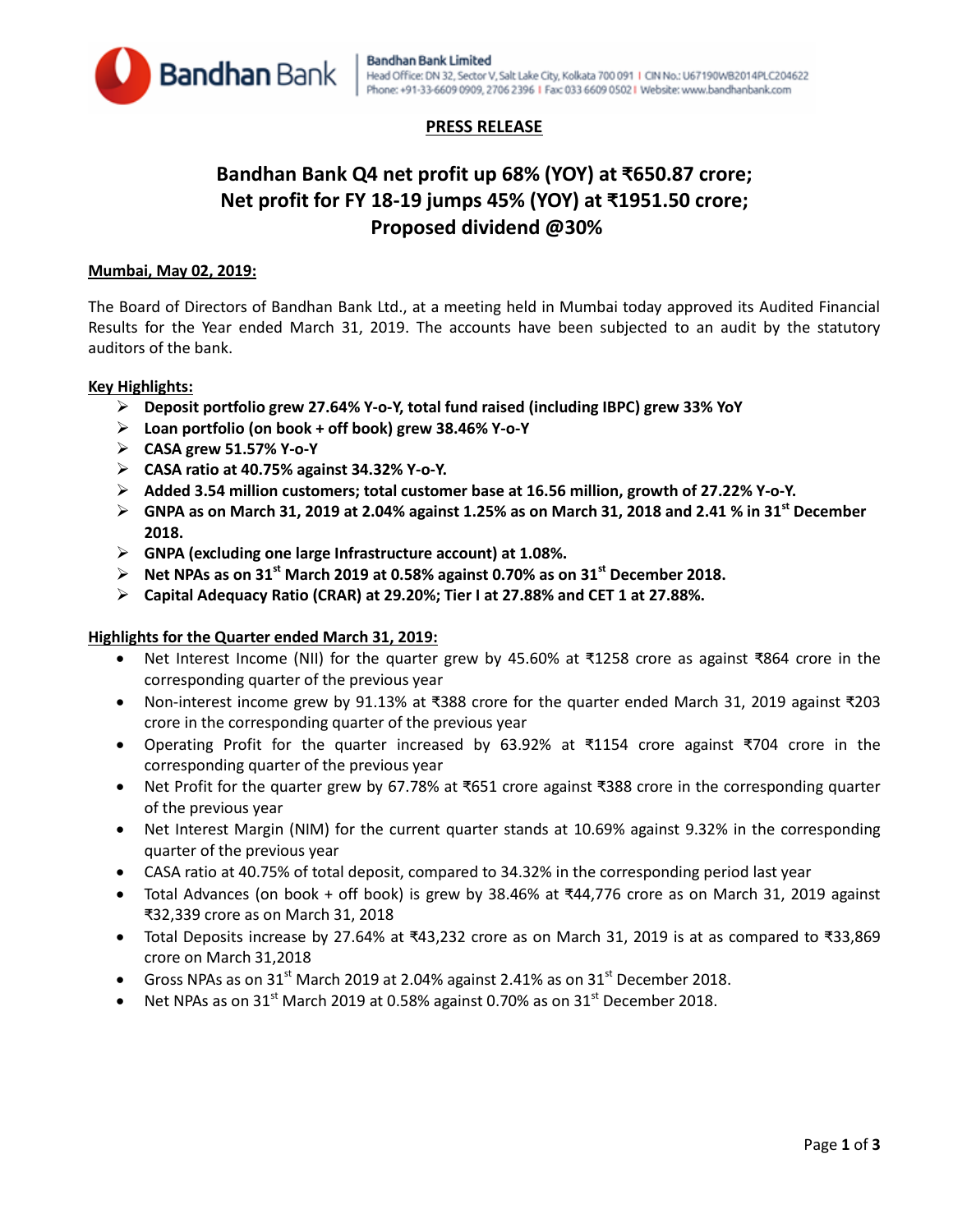

#### Bandhan Bank Limited Head Office: DN 32, Sector V, Salt Lake City, Kolkata 700 091 | CIN No.: U67190WB2014PLC204622 Phone: +91-33-6609 0909, 2706 2396 | Fax: 033 6609 0502 | Website: www.bandhanbank.com

### **Highlights for the Year ended March 31, 2019:**

|                              | Annual       |              |        | Quarter |               |        |
|------------------------------|--------------|--------------|--------|---------|---------------|--------|
| <b>Particulars</b>           | <b>FY 19</b> | <b>FY 18</b> | YoY%   | Q4FY19  | <b>Q4FY18</b> | YoY%   |
| Net Interest Income          | 4496         | 3032         | 48.28% | 1258    | 864           | 45.60% |
| Non Interest Income          | 1063         | 706          | 50.57% | 388     | 203           | 91.13% |
| Total Income                 | 5559         | 3738         | 48.72% | 1646    | 1067          | 54.26% |
| Opex                         | 1811         | 1308         | 38.46% | 492     | 363           | 35.54% |
| <b>Operating Profit</b>      | 3748         | 2430         | 54.24% | 1154    | 704           | 63.92% |
| Provision (Other than Taxes) | 735          | 374          | 96.52% | 154     | 109           | 41.28% |
| <b>PBT</b>                   | 3013         | 2056         | 46.55% | 1000    | 595           | 68.07% |
| <b>PAT</b>                   | 1952         | 1346         | 45.02% | 651     | 388           | 67.78% |

### **Key Ratios Highlights:**

| Particulars (in %)           | Annual       |              | Quarter |        |               |  |
|------------------------------|--------------|--------------|---------|--------|---------------|--|
|                              | <b>FY 19</b> | <b>FY 18</b> | Q4FY19  | Q3FY19 | <b>Q4FY18</b> |  |
| <b>CASA to Total Deposit</b> | 40.75%       | 34.32%       | 40.75%  | 41.40% | 34.32%        |  |
| Net Interest Margin          | 10.43%       | 9.69%        | 10.69%  | 10.47% | 9.32%         |  |
| Cost to Income Ratio         | 32.58%       | 35.00%       | 29.91%  | 33.70% | 34.03%        |  |
| Return on Average Assets     | 4.23%        | 4.06%        | 5.18%   | 2.91%  | 4.06%         |  |
| Return on Average Equity     | 19.00%       | 25.98%       | 24.10%  | 12.53% | 27.73%        |  |
| Capital Adequacy Ratio (CAR) | 29.20%       | 31.48%       | 29.20%  | 32.81% | 31.48%        |  |
| Gross NPA (%)                | 2.04%        | 1.25%        | 2.04%   | 2.41%  | 1.25%         |  |
| Net NPA (%)                  | 0.58%        | 0.58%        | 0.58%   | 0.70%  | 0.58%         |  |

During the year, the Bank's share of non-micro advances to total advances stood at to 13.80%.

Total Banking outlets as on March 31, 2019, stood at 4,000. The network consists of 986 branches and 3,014 doorstep service centres as against 936 branches and 2,764 doorstep service centres as on March 31, 2018. Total number of ATMs stood at 481 as on March 19 against 460 as on March 18. During the year, the number of employees of the bank has gone up from 28,159 to 32,342.

**Commenting on the performance, Mr. Chandra Shekhar Ghosh, Managing Director and CEO of Bandhan Bank said:** *"The year 2018-19 has been a challenging year for the banking industry. We closed the financial year on a positive note with visibility of growth and improvement in asset quality and liability profile".*

### **About Bandhan Bank**

Bandhan started in 2001 as a not-for-profit enterprise that stood for financial inclusion and women empowerment through sustainable livelihood creation. It turned into an NBFC a few years later but the core objective remained financial inclusion. When Bandhan Bank started operations on August 23, 2015, it was the first instance of a microfinance entity transforming into a universal bank in India. On the day of launch itself, Bandhan Bank started with 2,523 banking outlets.